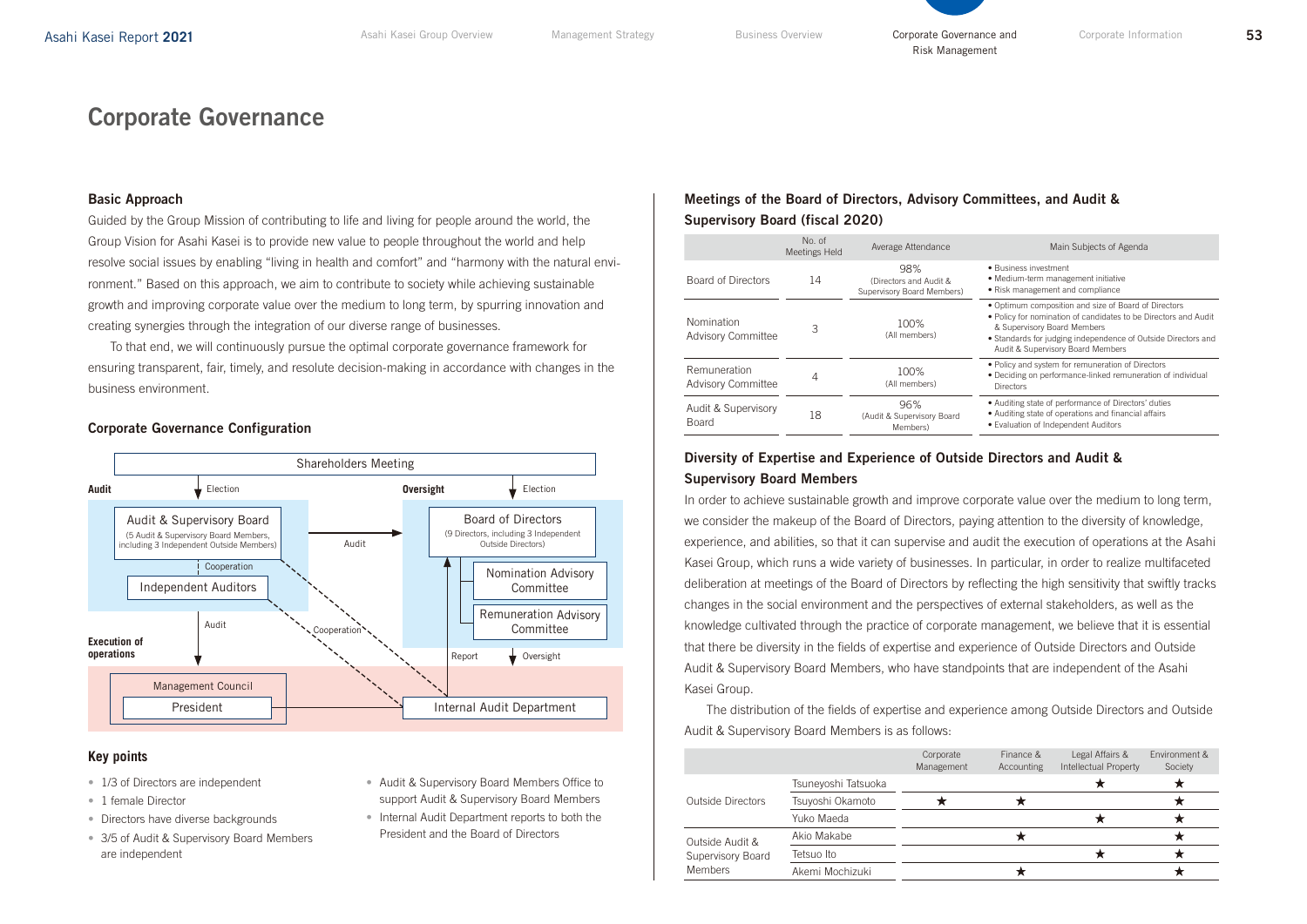# Results of Evaluation of Effectiveness of the Board of Directors (fiscal 2020)

The Board of Directors conducts regular evaluations of its own effectiveness through discussions at meetings of the Board of Directors, having collected questionnaires from Directors and Audit & Supervisory Board Members after the end of each fiscal year.

The main measures implemented in fiscal 2020 and issues recognized for the future are as follows:

#### Main measures implemented in fiscal 2020

The Board of Directors implemented the following measures in fiscal 2020 based on the evaluation of the previous fiscal year.

#### 1) Enhanced agenda items

The Board of Directors more frequently discussed agenda items relating to medium- to long-term management issues, such as the management of the business portfolio, initiatives for promoting sustainability, and support for digital transformation, in an effort to ensure effective supervision of these issues by the Board of Directors.

2) Enhanced provision of information to Outside Directors and Outside Audit & Supervisory Board Members The Board of Directors secured opportunities for visits to the Group's sites, which had been conducted regularly, while taking measures to prevent the spread of COVID-19. Meanwhile, preliminary briefings for the Board of Directors were expanded in order to facilitate deeper discussion on the days of Board meetings by utilizing online meetings.

#### 3) Improved committee operations

The Board of Directors decided that Outside Directors shall chair the Nomination Advisory Committee and the Remuneration Advisory Committee. Furthermore, the Board of Directors entrusted the Remuneration Advisory Committee with deciding the individual performance-linked remuneration portion of remuneration for Directors. These changes have improved the independence, objectivity, and transparency of the decision-making process for the nomination and remuneration of Directors and Audit & Supervisory Board Members.

#### Issues recognized for the future

Based on measures implemented in fiscal 2020, the Board of Directors has confirmed a common awareness of the following issues for the future.

#### 1) Enhancing agenda items

Further expanding discussions on medium- to long-term management issues at meetings of the Board of Directors and reviewing the criteria for bringing agenda items as necessary

#### 2) Reviewing corporate governance in line with the next medium-term management initiative

Reassessing the makeup, size, and skill requirements of the Board of Directors in line with the next medium-term management initiative

## 3) Miscellaneous

Implementing methods for evaluating the effectiveness of the Board of Directors and expanding cooperation among Outside Directors and Outside Audit & Supervisory Board Members, etc.

# Overview of Executive Remuneration Remuneration for Directors (1) Decision-making policy

As one of the corporate governance mechanisms to ensure that the Asahi Kasei Group can achieve sustainable growth and enhance corporate value over the medium to long term, we have sought advice of the Remuneration Advisory Committee on the decision-making policy pertaining to the contents of remuneration, etc., for individual Directors (hereinafter, the "Decision-making Policy"). Respecting the contents of the reports thereof, the Board of Directors has made a resolution on the Decision-making Policy, which includes the following basic policy. (An outline of the Decisionmaking Policy is as stated in (2) Basic design and (3) Decision-making process below.)

## Basic policy

Remuneration of Outside Directors, who have a position of independence with respect to management of the company, comprises solely fixed basic remuneration at a level determined in consideration of third-party survey data, in order to secure a high degree of independence unaffected by short-term earnings fluctuations.

The remuneration system for Executive Directors, who are members of senior management, combines performance-linked remuneration together with stock-based remuneration as nonmonetary remuneration, in addition to fixed basic remuneration, which serves as the basis for their livelihoods, in order to provide incentives tied to earnings and management strategy, with levels of remuneration amounts and proportions of types of remuneration adjusted as appropriate for each role according to management strategy and tasks, in consideration of third-party survey data.

To ensure the optimal way of remunerating Directors and design of the remuneration system, the Board of Directors and the Remuneration Advisory Committee regularly deliberate and continuously confirm appropriateness and make improvements.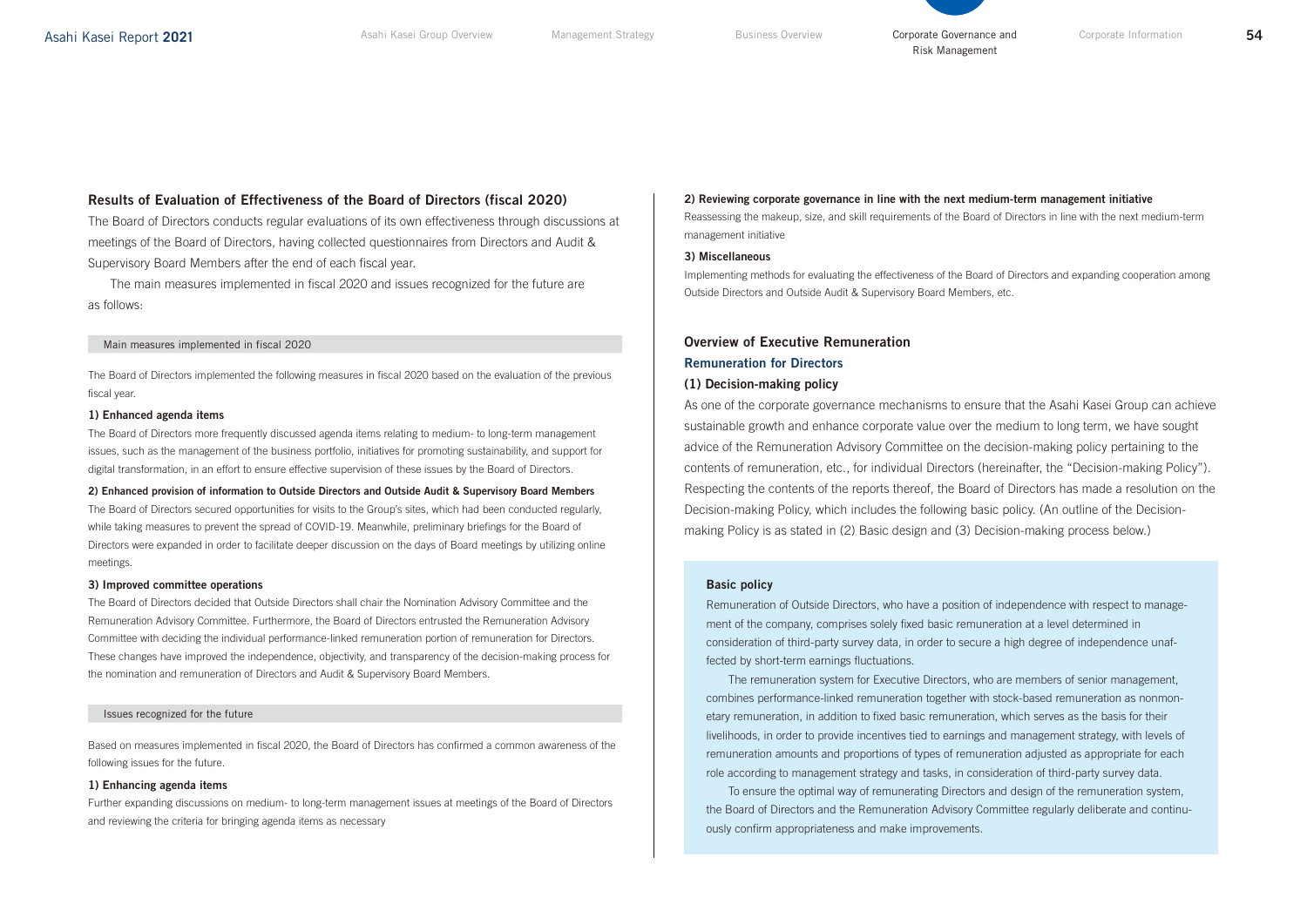# (2) Basic design

## 1) Performance-linked remuneration

- Designed by combining both the achievement of financial targets, such as asset efficiency, to provide incentives tied to earnings and management strategy as management leaders together with the achievement of nonfinancial targets including individual targets, one of which is progress on sustainability
- Calculated by making a comprehensive judgment based on achievement of financial targets such as consolidated net sales, operating income, ROA, etc., together with achievement of individually set targets, including progress on sustainability
- Standards for financial incentives selected from the perspectives of appropriateness as clear and objective evaluation criteria based on earnings results as well as awareness for increased asset efficiency
- The formula required to calculate individual performance-linked remuneration is outlined as follows:



<sup>1</sup> Coefficient comprehensively considering achievement of financial targets and nonfinancial targets

• Target figures / standard figures and actual figures of management indicators to be used for the calculation of performance-linked remuneration in the most recent fiscal year

|                               | Fiscal 2020 target figure / standard figure | Fiscal 2020 actual figure |  |
|-------------------------------|---------------------------------------------|---------------------------|--|
| Consolidated net sales        | ¥2.034.0 billion                            | ¥2,106.1 billion          |  |
| Consolidated operating income | ¥140.0 billion                              | ¥171.8 billion            |  |
| Consolidated ROA <sup>2</sup> | 55%                                         | 59%                       |  |

2 Consolidated operating income / consolidated total assets as of the fiscal year-end

## 2) Stock-based remuneration

- To reinforce a common perspective with shareholders including both the benefits of share price increases and the risk of share price decreases, a stock-based remuneration system was adopted at the 126th Ordinary General Meeting of Shareholders held on June 28, 2017.
- A trust established by the company acquires shares of the company and grants them to eligible Directors. Based on the Share Grant Regulations adopted by the Board of Directors, eligible Directors are conferred points in accordance with their rank (maximum of 100,000 points per

fiscal year) and the shares are granted to eligible Directors corresponding to the accumulated number of points at the time of their retirement as Director and as Officer of the Group (one share of stock per point).

Risk Management

## Outline of Stock-based Remuneration System (Share Grant Trust)



# (3) Decision-making process

- Entrusted to the Remuneration Advisory Committee based on a resolution of the Board of Directors
- The Remuneration Advisory Committee is authorized to confirm the reasonableness and appropriateness of the evaluation of the achievement of targets by Executive Directors, as proposed by the President & Director, and to determine remuneration amounts for individual Directors by applying this evaluation to the framework formula determined by the Board of Directors.
- Fixed basic remuneration by rank is paid upon determination of the amount by the Board of Directors.
- Stock-based remuneration is granted when certain conditions are met, corresponding to points conferred based on the Share Grant Regulations adopted by the Board of Directors.
- The reason for entrusting the aforementioned authority to the Remuneration Advisory Committee is because doing so is the most appropriate means of determining the remuneration for individual Directors from a highly independent, objective, and transparent standpoint while overseeing the business results of the entire Group.